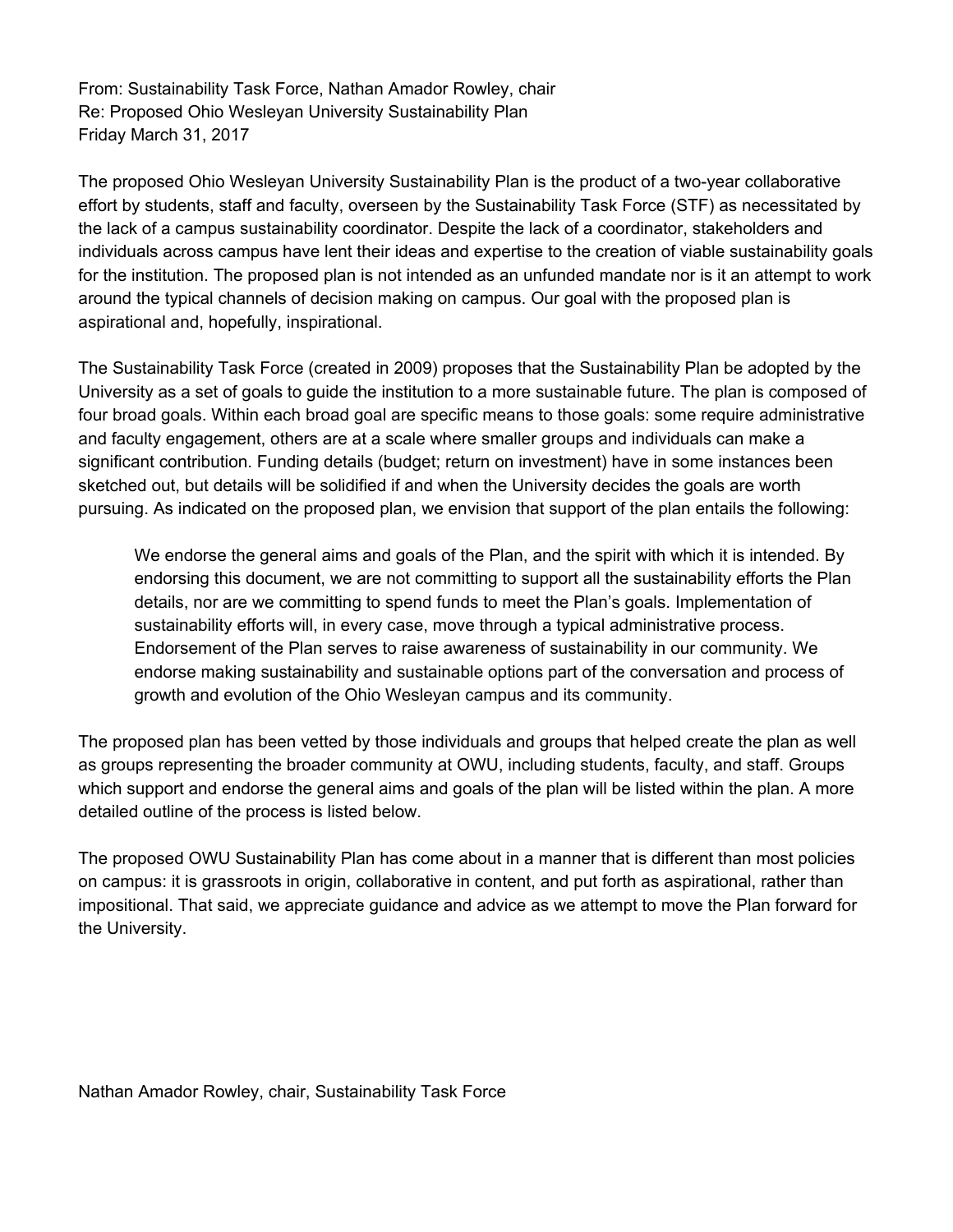## **OWU Sustainability Plan: Background**

Individuals, organizations, and governments have become increasingly concerned about negative human impacts on the environment. Numerous efforts across the globe have been implemented to alleviate and change some of those detrimental impacts. Sustainability has become part of everyday conversation between people across all walks of life. Environmental degradation has become a hot-button issue in the 21st century. Social changes often start with education. Higher education institutions are known to be problem solvers. Many higher education institutions have answered the call for solutions to the environmental crisis by developing and promoting the knowledge, tools, and technologies needed to transition to a sustainable society. It is expected that institutions of higher learning will be environmentally responsible.

Ohio Wesleyan University first established an Environmental Studies program in 1979 – the first university in Ohio to offer a degree of this kind. In its nearly 40-year existence, the program has produced hundreds of majors that have gone on to successful careers. In 2009, the Sustainability Task force was created to evaluate the President's Climate Commitment (PCC), which students overwhelmingly voted to support. Despite the lack of any negative consequences for not meeting the PCC goals, the then head of Buildings and Grounds and the administration were reluctant to sign onto the PCC. In 2011, a grant funded a 2-year Sustainability Coordinator position. The university hired Sean Kinghorn for the position and his efforts generated significant rebate funds for the university, as well as energy saving efforts and dozens of sustainability projects (many led by students). In 2013 Kinghorn's position ended, after the failure to acquire additional external funds for the position. A student protest later that year demonstrated student commitment to the sustainability coordinator position. Despite the loss of the sustainability coordinator, efforts by students, staff and faculty have continued the sustainability effort on campus. New and renovated buildings on campus are now routinely upgraded for energy efficiency. Student involvement continues to grow, particularly among students associated with the Environment and Wildlife Club, the Treehouse SLU, and WCSA. Student initiated projects have been established to promote sustainability on campus including May Move Out, reusable food containers, hydration stations, and our annual Green Week.

With the decision not to sign the President's Climate Commitment and the lack of funds to continue the sustainability coordinator position, the Sustainability Task Force set out on a grass-roots effort to create a campus sustainability plan. The Task Force is not a campus committee; it is voluntary and open to all students, staff and faculty. The efforts to create a plan were carried forth by students in Geography 499: Sustainability Practicum as overseen by the STF. One key lesson learned from the President's Climate Commitment was that external, generic sustainability goals were simply not appropriate for our particular campus. Goal one in creating the Plan was to make sure that all goals were appropriate for our institution, internally initiated rather than externally imposed. Goal two in creating the Plan was to see if a grassroots group of students, staff and faculty could create a Plan, typically the work of a professional sustainability coordinator. We believe that we have achieved both of these goals. The Plan is fine-tuned to our institution. The Plan built on the foundation and efforts of our former sustainability coordinator, incorporated guidance from off campus (alumni, visiting faculty speakers, etc.) as well as a significant amount of work (and time) by the OWU community.

In 2015, a group of students in the Sustainability Practicum researched examples campus sustainability plans and gathered extensive information of past, current, and possible future sustainability projects on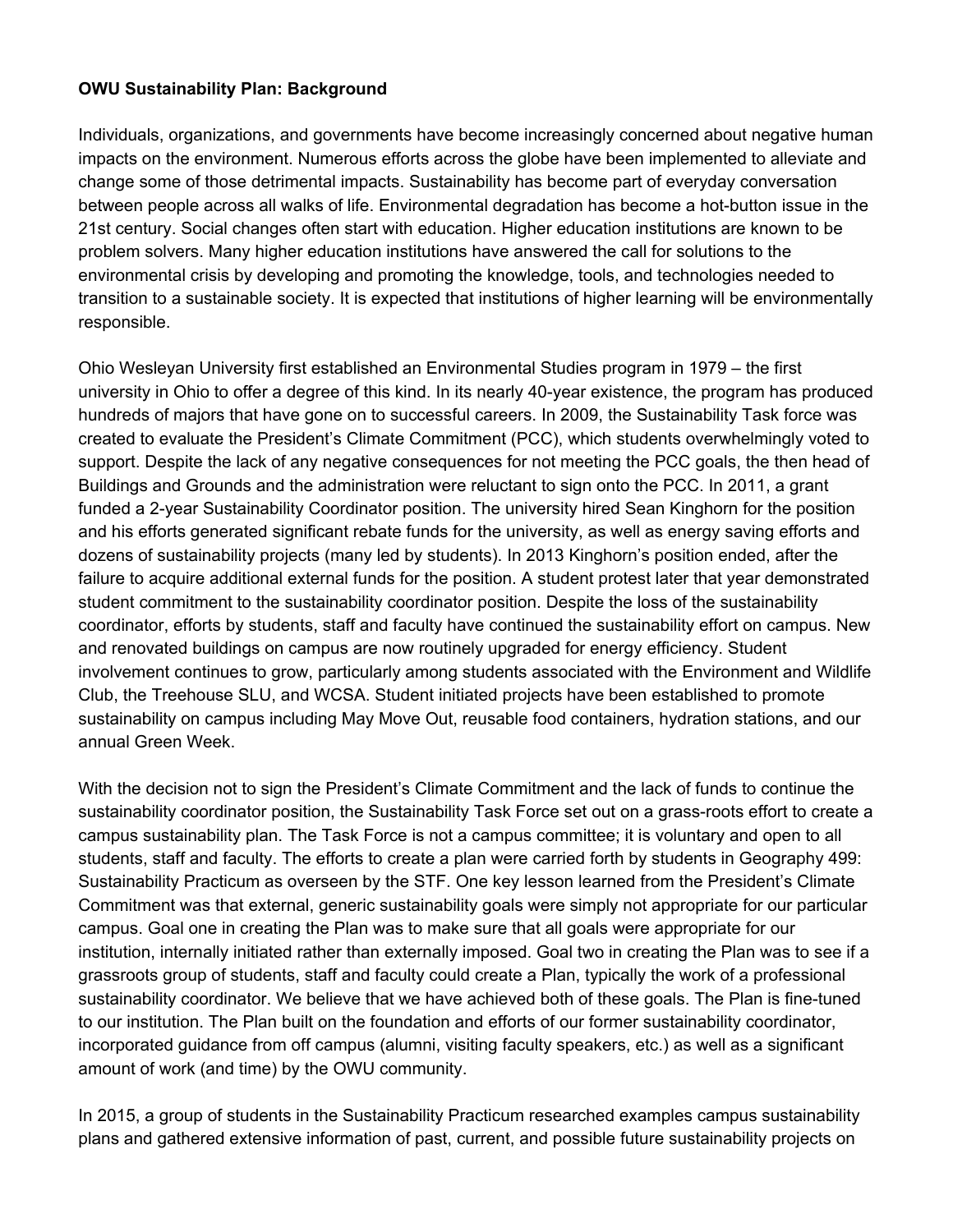campus. They presented their findings, a 40-page document, to the Sustainability Task Force at the end of the spring semester of 2015. During the spring of 2016 the Practicum students generated a much shorter sustainability plan, narrowing the focus to four goals and subsequent means to those goals, in coordination with the STF, faculty, and staff. Many revisions were worked into the Plan, customizing the goals to align with the capabilities and values of the university. The STF discussed the avenue for adoption of the plan since there was not an established path for such a grassroots proposal. During the spring of 2017 Emily Howald (as part of her independent study) has been reaching out for input and support from groups representing students, faculty and staff. The groups approached include Environmental and Wildlife Club, Treehouse, House of Peace and Justice, Veg Club, Staff Council, Faculty Governance Committee, Department Chairs, and the faculty as a whole. The administration will then be presented the final product with all endorsements.

With the rise in environmental awareness, higher education institutions are expected to take steps towards sustainability. The partner schools in the Ohio 5 consortium have all made progress in this realm. With green funds, solar arrays, renewable energy purchases, LEED buildings, and sustainability coordinators, they each have demonstrated their commitment to an environmentally conscious future. Institutions within the GLCA follow a similar pattern. Despite our partnership with these colleges and universities, we compete with them for student enrollment. Sustainability is key to keeping pace with higher education trends. Studies have shown that though students do not usually choose a school based on their green performance, it can be a way to decide between similar schools. Environmental Studies has also become a popular area of study. IPEDS data shows that many of our competitor schools in Ohio (with stronger commitments to sustainability and stronger ES programs) have many more Environmental Studies graduates. A more visible commitment to sustainability could have a strong positive influence on enrollment. Current students also share a desire of a university commitment to sustainability as exhibited with the protests in 2013, the annual Green Week, and the many students who adopt sustainability into their lifestyles. A stronger commitment by the university could enhance student life by providing students with means to better influence their environmental impacts. Sustainability is also of interest among OWU alumni, and may be a means of attracting donor funds for sustainability efforts on campus (among alumni who have not otherwise donated funds to campus).

Environmental Studies and sustainability is an excellent area to promote the values of the university. The interdisciplinary approach necessary emphasizes the university's liberal arts values. The field also has numerous opportunities for theory-into-practice experiences. In fact, the proposed Sustainability Plan is itself an exercise in theory-into-practice among OWU students and faculty. Experience with sustainability prepares students to investigate, debate, and solve some of the most important problems facing society in the 21st century. It is the role of higher education institutions to not just imbue students with job skills but to train them to live responsibly as local, national, and global citizens so they can make a difference in the world.

In addition to preparing responsible citizens through education, universities have a moral obligation as role models to their students and to the world. Higher education institutions hold power to change the world and should lead the world into a sustainable future. It is necessary for universities to commit to sustainable practices in this role. Their commitment will not only lead the world but will have great impacts on the well-being of the region and community. It is the responsibility of Ohio Wesleyan University to take some action to help alleviate environmental degradation.